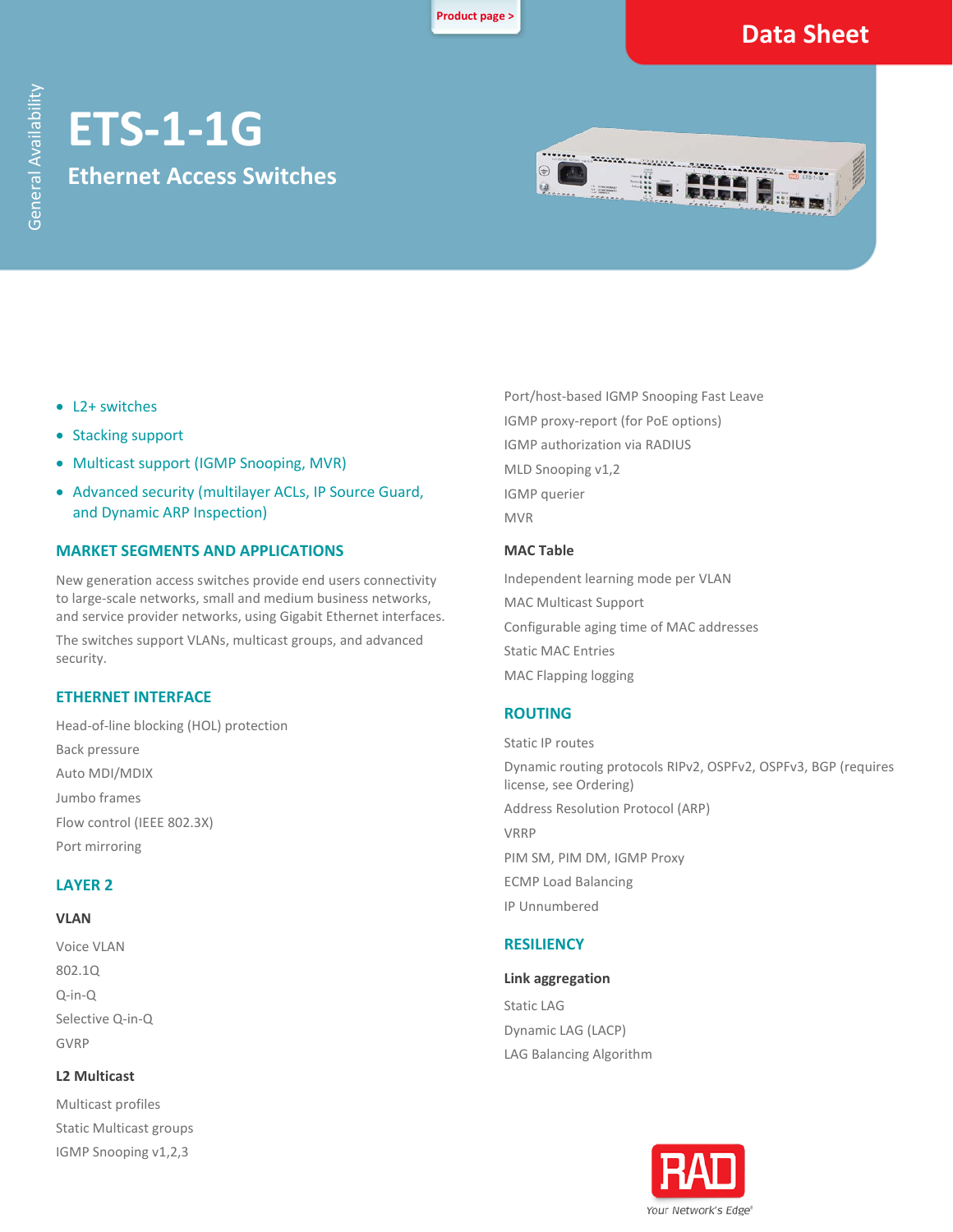### **Data Sheet**

# **ETS-1-1G Ethernet Access Switches**

#### **L2 Protection**

STP (Spanning Tree Protocol, IEEE 802.1d) RSTP (Rapid Spanning Tree protocol, IEEE 802.1w) MSTP (Multiple Spanning Tree, IEEE802.1s) STP Multiprocess PVSTP+ Spanning Tree Fast Link option STP Root Guard STP Loop Guard BPDU Filtering STP BPDU Guard VLAN-based Loopback Detection (LBD) ERPS (G.8032v2) Private VLAN Layer 2 Protocol Tunneling

#### **MANAGEMENT**

Download and upload of configuration file via TFTP/SFTP Redirecting output of CLI commands to an arbitrary file on ROM SNMPv3 Command Line Interface (CLI) Web interface Syslog

SNTP (Simple Network Time Protocol) Traceroute LLDP (802.1ab) + LLDP MED Access control – privilege levels Management interface blocking Local authentication IP addresses filtering for SNMP RADIUS, TACACS+ clients SSH server SSL Macro commands CLI commands logging System log PPPoE Circuit-ID tag Flash File System Debugging commands Rate limit of traffic to CPU Password encryption Password recovery Ping (IPv4/IPv6 support) DNS server and client

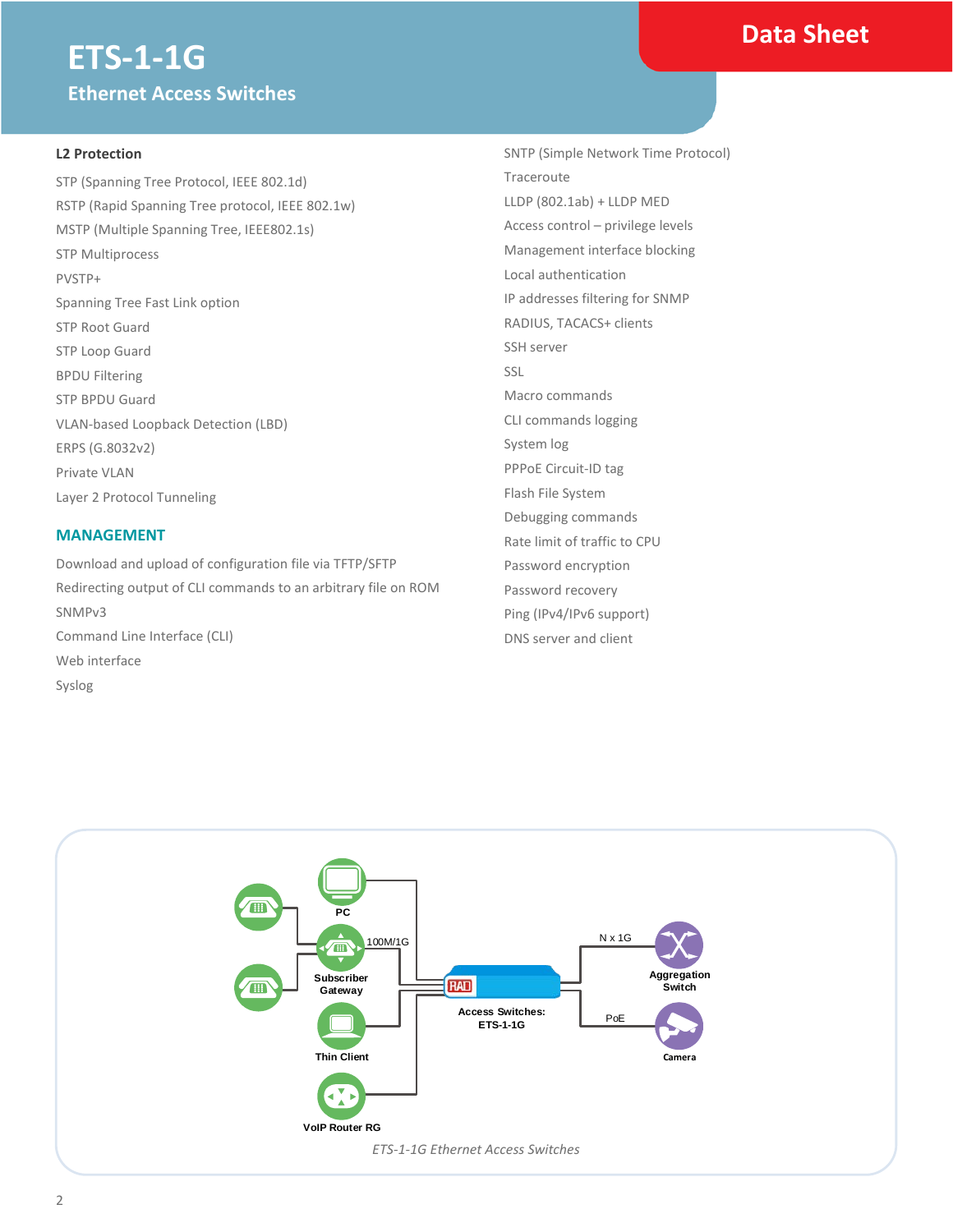# **ETS-1-1G Ethernet Access Switches**

# **Data Sheet**

#### **DHCP**

DHCP snooping DHCP clients filtering DHCP autoprovision DHCP relay (IPv4 support) DHCP Relay Option 82

#### **IPv6**

IPv6 Host Dual-stack

#### **SECURITY**

IP Source Guard Dynamic ARP Inspection sFLow MAC-based authentication, Port Security, Static MAC entries Port-based authentication IEEE 802.1x DoS attack prevention Traffic segmentation Protection against non-authorized DHCP servers BPDU attacks prevention NetBIOS/NetBEUI filtering PPPoE Intermediate Agent

#### **ACL (Access Control Lists)**

L2-L3-L4 ACL

Time-Based ACL

IPv6 ACL

ACL based on:

- Physical port number
- IEEE 802.1p
- VLAN ID
- EtherType
- DSCP
- Protocol type
- TCP/UDP port number
- User Defined Bytes

#### **MONITORING AND DIAGNOSTICS**

Statistics on interfaces RMON/SMON CPU utilization monitoring per task and per traffic type Temperature monitoring TCAM utilization monitoring RAM utilization monitoring Virtual Cable Testing (VCT) Optical transceiver diagnostics Green Ethernet

#### **OAM/CFM**

802.3ah Ethernet Link OAM Dying Gasp 802.3ah Unidirectional Link Detection (UDLD)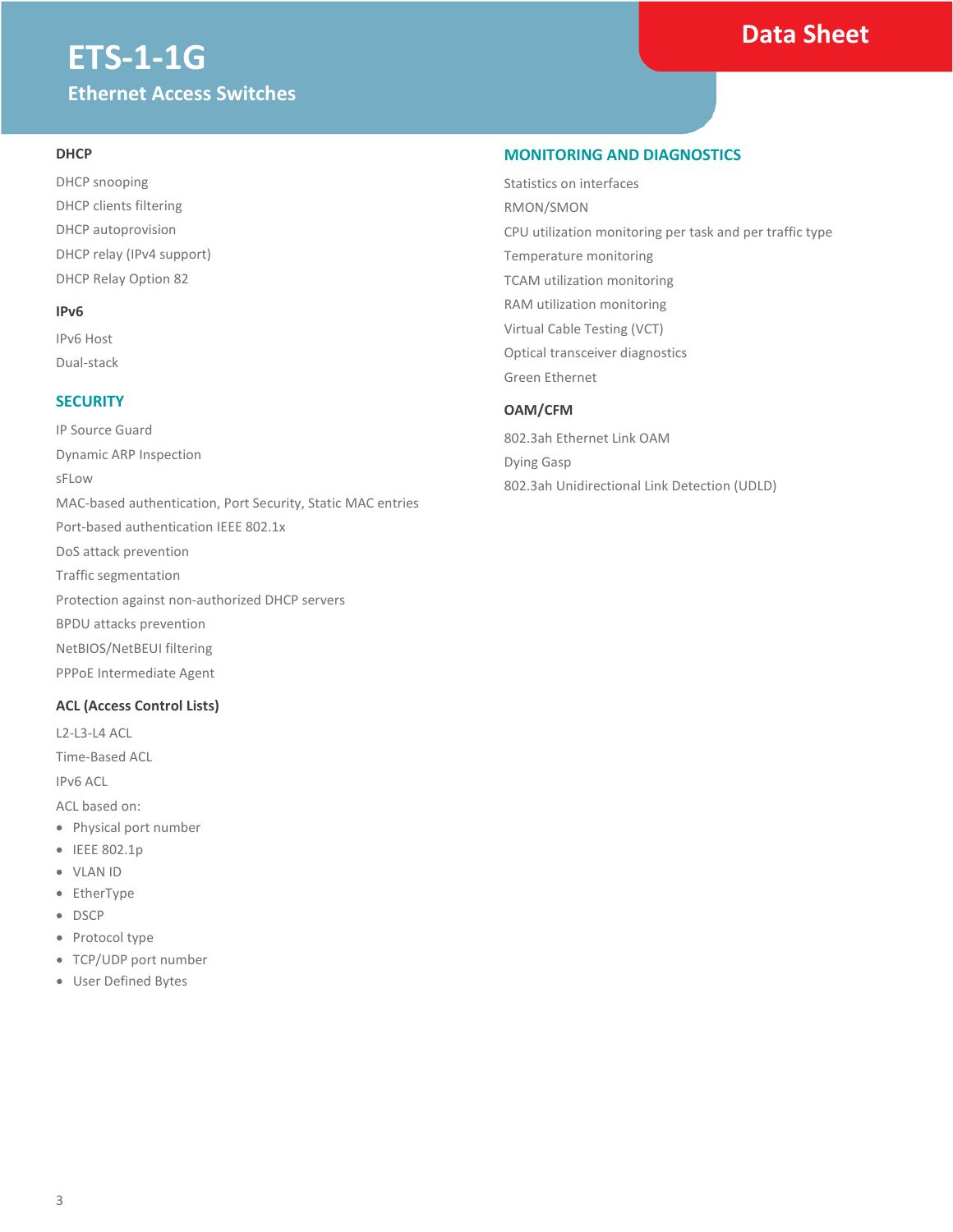### **Data Sheet**

#### **QUALITY OF SERVICE (QOS) AND RATE LIMITING**

QoS statistics Shaping, policing IEEE 802.1p Class of Service (CoS) Storm Control Bandwidth management Scheduling algorithms: Strict Priority/Weighted Round Robin (WRR) ACL-based traffic classification Setting the IEEE 802.1p priority for management VLAN DSCP to CoS/CoS to DSCP remarking ACL-based VLAN assignment 802.1p, DSCP mark assignment for IGMP

#### **Technical Features – ETS-1-1G Product Family**

| <b>Specification</b>                | ETS-1-1G/2CMB/8U/AC       | ETS-1-1G/2S/2U/8P/AC               | ETS-1-1G/2S/2U/8P/DC |
|-------------------------------------|---------------------------|------------------------------------|----------------------|
| Packet Processor                    | Marvell 98DX3233          |                                    |                      |
|                                     | <b>Interfaces</b>         |                                    |                      |
| 10/100/1000BASE-T (RJ-45) PoE/PoE+  |                           |                                    | 8                    |
| 10/100/1000BASE-T (RJ-45)           | 8                         |                                    | 2                    |
| 1000BASE-X (SFP)                    |                           |                                    | 2                    |
| 10/100/1000BASE-T/1000BASEX/        | $\overline{2}$            |                                    |                      |
| 100BASE-FX Combo                    |                           |                                    |                      |
| Console port                        | RS-232/RJ45               |                                    |                      |
|                                     | Performance               |                                    |                      |
| Bandwidth                           | 20 Gbps                   |                                    | 24 Gbps              |
| Throughput for 64 bytes             | 14.7 MPPS                 |                                    | 17.7 MPPS            |
| <b>Buffer Memory</b>                | 12Mb                      |                                    |                      |
| RAM (DDR3)                          | 512 MB                    |                                    |                      |
| ROM (RAW NAND)                      | 512 MB                    |                                    |                      |
| MAC table                           | <b>16K</b>                |                                    |                      |
| Quality of Service (QoS)            | 8 egress queues per port  |                                    |                      |
| <b>TCAM</b>                         | For routing: 1024         |                                    |                      |
|                                     |                           | For traffic processing: 1024 x 24B |                      |
| ARP table*                          | 1 <sub>K</sub>            |                                    |                      |
| Link Aggregation Groups (LAG)       | 16, up to 8 ports per LAG |                                    |                      |
| Maximum size of ECMP groups         | 8                         |                                    |                      |
| L2 Multicast groups (IGMP Snooping) | 2K                        |                                    |                      |
| <b>VLAN</b> table                   | 4K                        |                                    |                      |
| Jumbo frame size                    | 10240 bytes               |                                    |                      |
| Stacking                            | 8 devices                 |                                    |                      |

*\*For each host in the ARP table, an entry is created in the routing table*